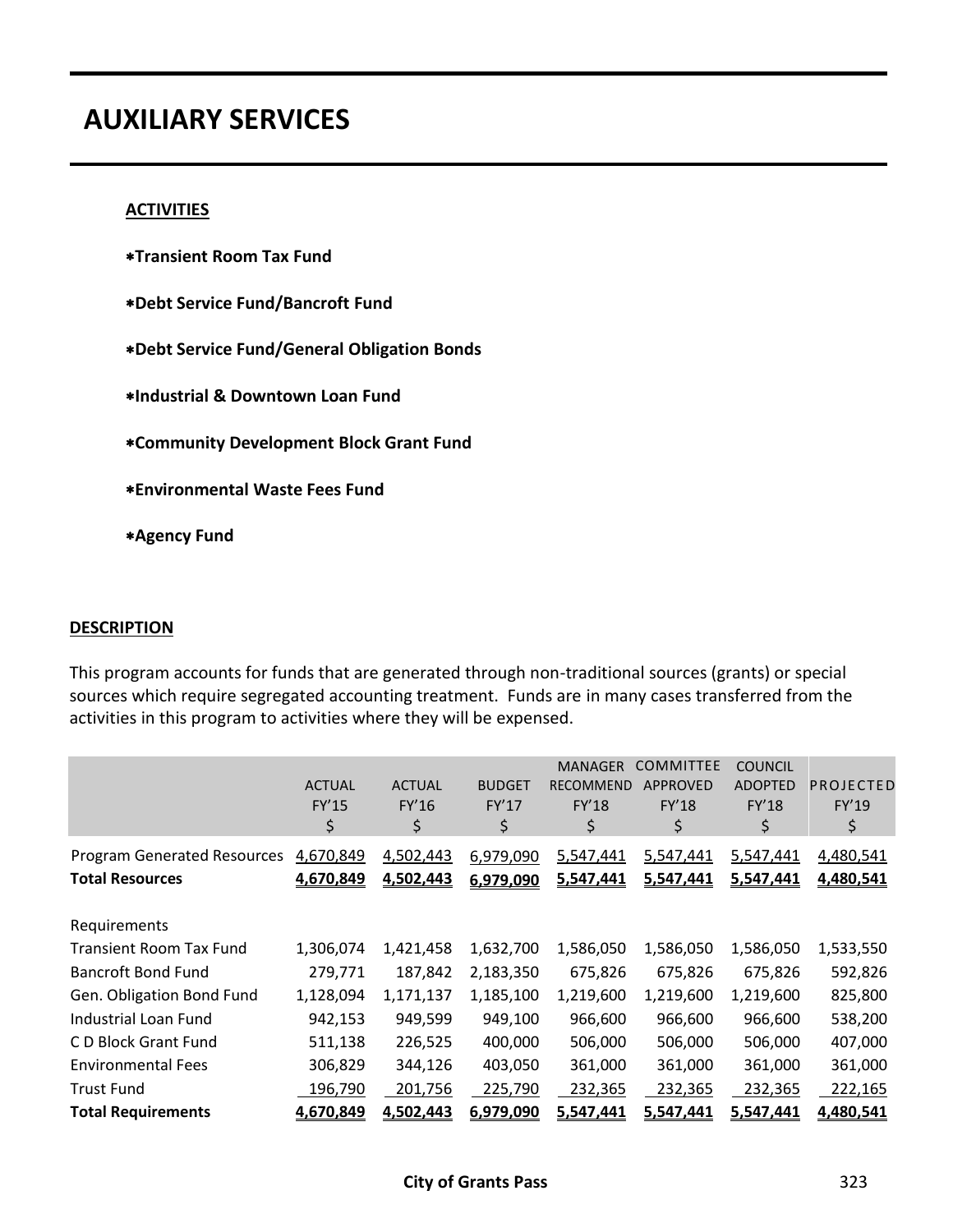# **Program: Auxiliary Services – Transient Room Tax Fund**

## *Services Delivered:*

This activity accounts for revenues collected from the Transient Room Tax. Of the 7% base tax, sixty percent of the funds support the Economic Development, Tourism, and Downtown activities. The remaining forty percent is used to fund Park Maintenance and Public Safety programs that support tourism.

In December 2000 the Council revised the room tax ordinance, declaring a 1% increase effective January 1, 2001 and 2002 respectively, bringing the total tax to 9%. Revenues generated by the incremental increase are dedicated specifically, with 30% going to the Tourism program and 70% targeted to the development of parks.



## *FY'18 Anticipated Accomplishments & Corresponding Council Goal - Strategic Plan Item:*

## **Provide Cooperative, Shared Leadership Involving Council, Staff and Community**

## **Objective 3: Ensure efficiency and effectiveness in City Operations**

Conduct annual room tax audit to ensure integrity of program.

## *Budget Highlights:*

The FY'18 budget is prepared with a conservative growth estimate of 1.5% and also reflects an anticipated beginning balance for the revenue received in FY'17 in excess of the transfer budget limitations. The FY'18 Budget reflects transfers for both the carry over balance and expected revenues. Transfers in FY19 decrease to reflect transfer of new revenues only. The FY'18 budget also reflects a contingency to allow flexibility in transferring to programs should the revenues come in higher than anticipated. Actual transfers to programs will be driven by actual receipts.

## *FY'17 Activity Review:*

The FY'16 audit was completed during FY'17 with no material discoveries. FY'17 revenue is trending to exceed budgeted estimates.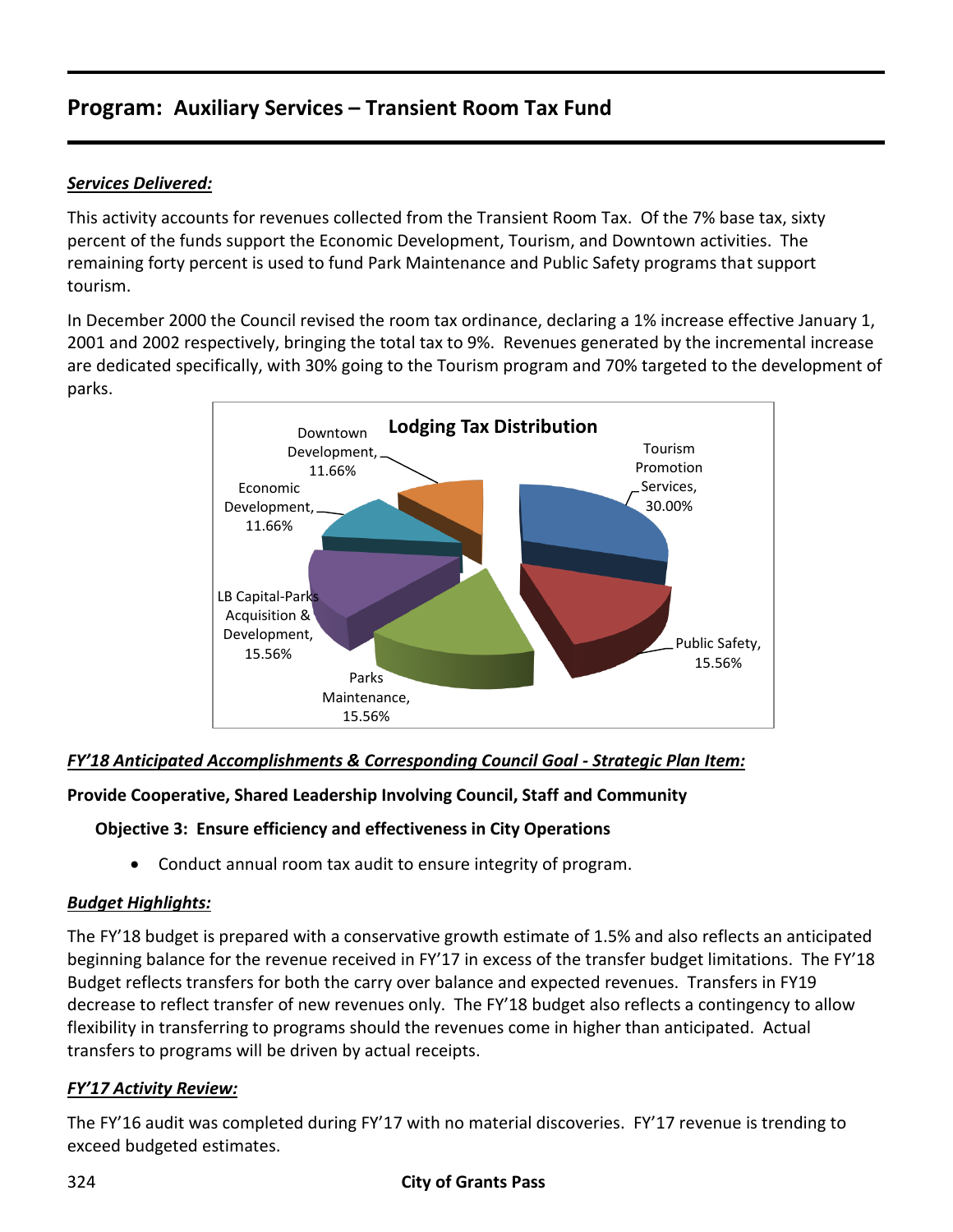# **Program: Auxiliary Services – Transient Room Tax Fund**

| <b>Financial Summary</b>                              |                                     |                              |                                     |                                                   |                                                    |                                                 |                          |  |  |
|-------------------------------------------------------|-------------------------------------|------------------------------|-------------------------------------|---------------------------------------------------|----------------------------------------------------|-------------------------------------------------|--------------------------|--|--|
| <b>Resources</b>                                      | <b>ACTUAL</b><br><b>FY'15</b><br>\$ | <b>ACTUAL</b><br>FY'16<br>\$ | <b>BUDGET</b><br><b>FY'17</b><br>\$ | <b>MANAGER</b><br><b>RECOMMEND</b><br>FY'18<br>\$ | <b>COMMITTEE</b><br>APPROVED<br><b>FY'18</b><br>\$ | <b>COUNCIL</b><br><b>ADOPTED</b><br>FY'18<br>\$ | PROJECTED<br>FY'19<br>\$ |  |  |
| <b>Beginning Balance</b>                              | 101,289                             | 0                            | 168,500                             | 74,400                                            | 74,400                                             | 74,400                                          | 0                        |  |  |
| <b>Current Resources</b><br><b>Activity Generated</b> |                                     |                              |                                     |                                                   |                                                    |                                                 |                          |  |  |
| <b>Transient Occupancy Tax</b><br>Interest            | 1,203,544<br>1,241                  | 1,419,998<br>1,460           | 1,464,200<br>0                      | 1,511,650<br>0                                    | 1,511,650<br>0                                     | 1,511,650<br>0                                  | 1,533,550<br>0           |  |  |
| <b>Total Current Revenues</b>                         | 1,204,785                           | 1,421,458                    | 1,464,200                           | 1,511,650                                         | 1,511,650                                          | 1,511,650                                       | 1,533,550                |  |  |
| <b>Total Resources</b>                                | 1,306,074                           | 1,421,458                    | 1,632,700                           | 1,586,050                                         | 1,586,050                                          | 1,586,050                                       | 1,533,550                |  |  |

| Requirements                     | <b>ACTUAL</b><br><b>FY'15</b><br>\$. | <b>ACTUAL</b><br>FY'16<br>\$ | <b>BUDGET</b><br>FY'17<br>\$ | <b>MANAGER</b><br><b>RECOMMEND</b><br><b>FY'18</b><br>\$ | COMMITTEE<br><b>APPROVED</b><br>FY'18<br>\$ | <b>COUNCIL</b><br><b>ADOPTED</b><br>FY'18<br>\$ | PROJECTED<br>FY'19<br>\$ |
|----------------------------------|--------------------------------------|------------------------------|------------------------------|----------------------------------------------------------|---------------------------------------------|-------------------------------------------------|--------------------------|
| <b>Contractual/Prof Services</b> | 3,400                                | 3,400                        | 3,400                        | 3,650                                                    | 3,650                                       | 3,650                                           | 3,650                    |
| <b>Direct Charges</b>            | 7,500                                | 7,500                        | 7,500                        | 7,500                                                    | 7,500                                       | 7,500                                           | 7,500                    |
| <b>Transfers Out</b>             | 1,295,174                            | 1,193,600                    | 1,571,800                    | 1,524,900                                                | 1,524,900                                   | 1,524,900                                       | 1,472,400                |
| <b>Subtotal Expenditures</b>     | 1,306,074                            | 1,204,500                    | 1,582,700                    | 1,536,050                                                | 1,536,050                                   | 1,536,050                                       | 1,483,550                |
| Contingencies                    | 0                                    | 0                            | 50,000                       | 50,000                                                   | 50,000                                      | 50,000                                          | 50,000                   |
| <b>Ending Balance</b>            | 0                                    | 216,958                      | 0                            | 0                                                        | 0                                           | 0                                               | 0                        |
| <b>Total Requirements</b>        | 1,306,074                            | 1,421,458                    | 1,632,700                    | 1,586,050                                                | 1,586,050                                   | 1,586,050                                       | 1,533,550                |

## *Financial Summary*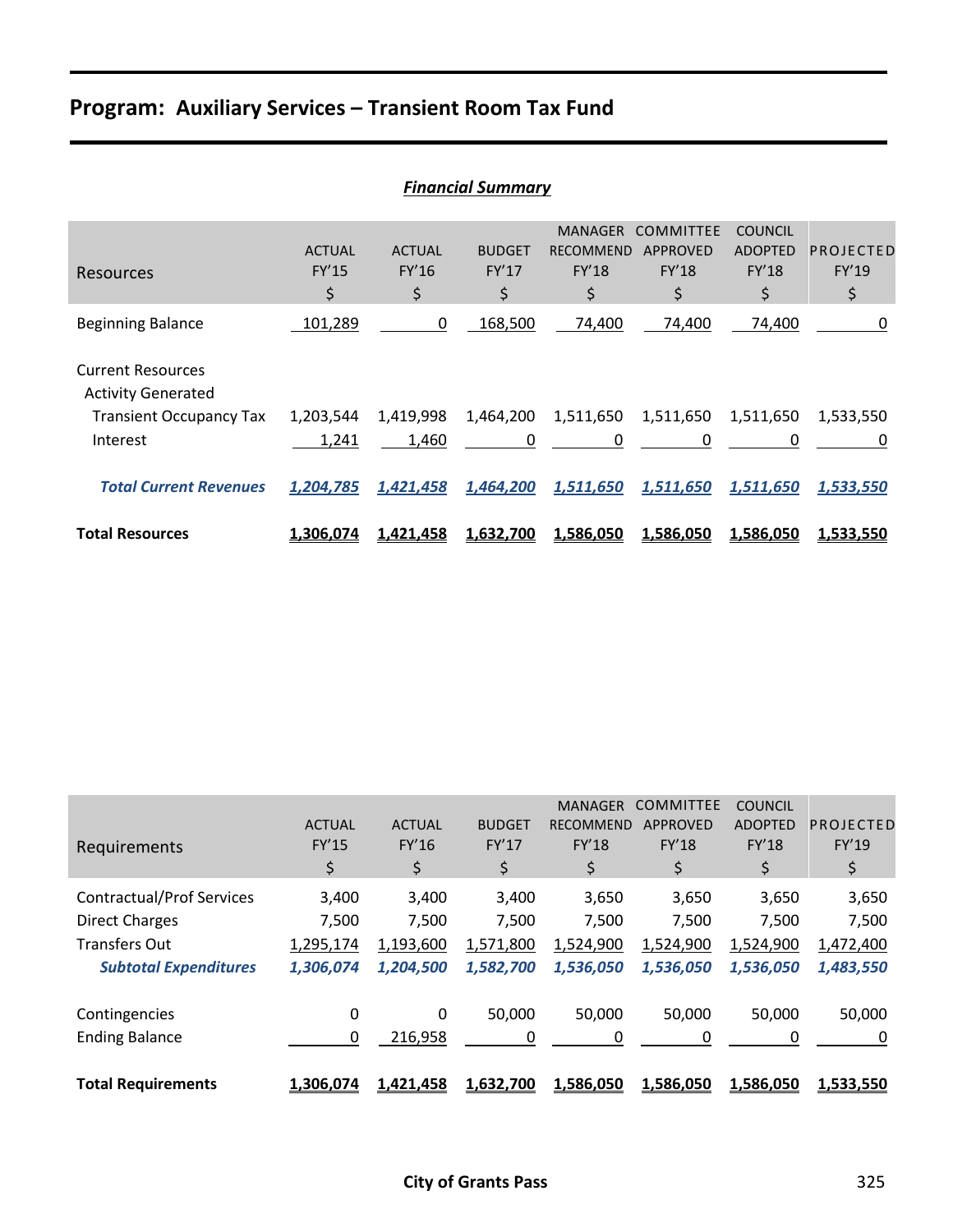# **Program: Auxiliary Services – Debt Service/Bancroft Fund**

## *Services Delivered:*

This activity accounts for funds received from property owners to satisfy assessments against their property for improvement projects such as street construction and water line installation. The activity also accounts for the payment of Assessment Bonds sold to finance those improvements.

The projects are often completed through Local Improvement Districts. These districts are formed, generally, at the request of the property owners who will benefit from the project. The City manages the construction of the improvement, usually funding the costs of construction with internal borrowings.

Once a project is complete, the property owners are assessed for the costs. Property assessments may be paid in full when the improvements are completed and billed; or the property owner may choose to have a lien placed on his/her property and pay the assessment in semi-annual installments. This process is known as Bancrofting.

The user signed Bancroft liens are used as collateral to issue bonds and retire the short term debt. The long-term, bonded debt is paid through the payments made by the property owners in the various local improvement districts.

### *FY'18 Anticipated Accomplishments & Corresponding Council Goal - Strategic Plan Item:*

#### **Provide Cooperative, Shared Leadership Involving Council, Staff and Community**

#### **Objective 3: Ensure efficiency and effectiveness in City Operations**

 Make timely debt service payments to avoid late fees or penalties and ensuring City's credit rating and ability to borrow in the future.

Dependent upon LID activity, largely the result of street and water infrastructure improvements, funding through the sale of bonds or a bank loan may be financially sought during FY'18.

#### *Budget Highlights:*

Recent LID activities have not been large enough in dollar volume to warrant the issuing of bonded debt. Financing costs coupled with the relatively small size of the potential bond issue has made it more practical to self-finance or potentially seek a bank loan. Since LID projects are consumer initiated and cannot be fully anticipated, an appropriation for bond sales is budgeted so as not to preclude citizen initiated action.

#### *FY'17 Activity Review:*

All bond debt was extinguished in FY'03 and the remaining debt has been self-financed via internal borrowings.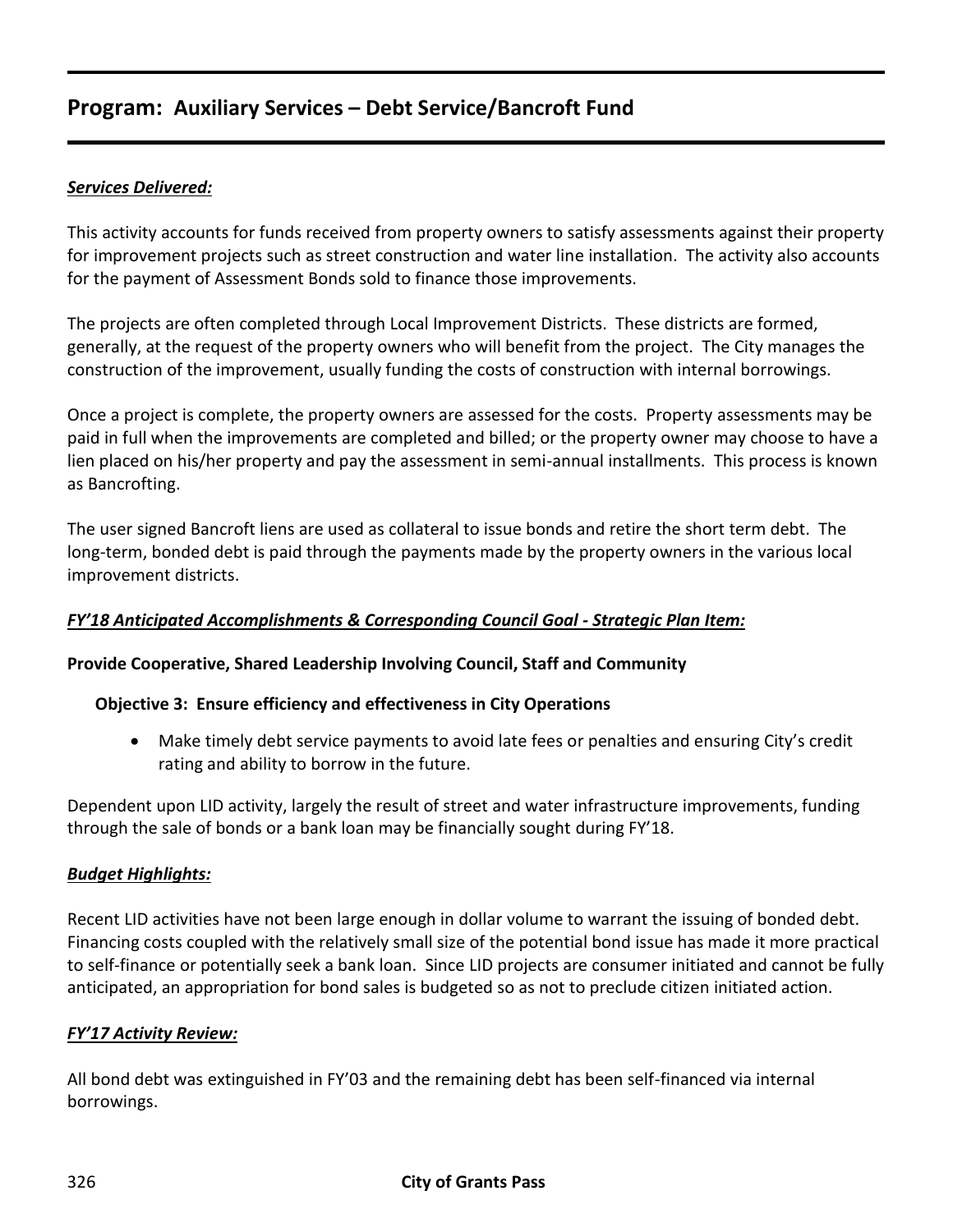# **Program: Auxiliary Services – Debt Service/Bancroft Fund**

| <b>Financial Summary</b>                              |                              |                              |                              |                                                          |                                                    |                                                        |                          |  |  |
|-------------------------------------------------------|------------------------------|------------------------------|------------------------------|----------------------------------------------------------|----------------------------------------------------|--------------------------------------------------------|--------------------------|--|--|
| Resources                                             | <b>ACTUAL</b><br>FY'15<br>\$ | <b>ACTUAL</b><br>FY'16<br>\$ | <b>BUDGET</b><br>FY'17<br>\$ | <b>MANAGER</b><br><b>RECOMMEND</b><br><b>FY'18</b><br>\$ | <b>COMMITTEE</b><br><b>APPROVED</b><br>FY'18<br>\$ | <b>COUNCIL</b><br><b>ADOPTED</b><br><b>FY'18</b><br>\$ | PROJECTED<br>FY'19<br>\$ |  |  |
| <b>Beginning Balance</b>                              | 76,150                       | 114,350                      | 23,350                       | 90,826                                                   | 90,826                                             | 90,826                                                 | 12,826                   |  |  |
| <b>Current Resources</b><br><b>Activity Generated</b> |                              |                              |                              |                                                          |                                                    |                                                        |                          |  |  |
| Interest                                              | 727                          | 549                          | 0                            | $\Omega$                                                 | $\Omega$                                           | $\Omega$                                               | $\Omega$                 |  |  |
| <b>Assessment Principal</b>                           | 166,433                      | 43,767                       | 130,000                      | 60,000                                                   | 60,000                                             | 60,000                                                 | 60,000                   |  |  |
| Assessment Interest                                   | 36,461                       | 28,445                       | 30,000                       | 25,000                                                   | 25,000                                             | 25,000                                                 | 20,000                   |  |  |
| Bond & Loan Proceeds                                  | 0                            | $\Omega$                     | 2,000,000                    | 500,000                                                  | 500,000                                            | 500,000                                                | 500,000                  |  |  |
| <b>Other Revenue</b>                                  | 0                            | 731                          | 0                            | 0                                                        | 0                                                  | 0                                                      | 0                        |  |  |
| <b>Total Current Revenues</b>                         | 203,621                      | 73,492                       | 2,160,000                    | 585,000                                                  | 585,000                                            | 585,000                                                | 580,000                  |  |  |
| <b>Total Resources</b>                                | 279,771                      | 187,842                      | 2,183,350                    | 675,826                                                  | 675,826                                            | 675,826                                                | 592,826                  |  |  |

| Requirements                     | <b>ACTUAL</b><br>FY'15<br>\$ | <b>ACTUAL</b><br>FY'16<br>\$ | <b>BUDGET</b><br>FY'17<br>\$ | <b>MANAGER</b><br><b>RECOMMEND</b><br><b>FY'18</b><br>\$ | <b>COMMITTEE</b><br><b>APPROVED</b><br><b>FY'18</b><br>\$ | <b>COUNCIL</b><br><b>ADOPTED</b><br><b>FY'18</b><br>\$ | PROJECTED<br>FY'19<br>\$ |
|----------------------------------|------------------------------|------------------------------|------------------------------|----------------------------------------------------------|-----------------------------------------------------------|--------------------------------------------------------|--------------------------|
| <b>Contractual/Prof Services</b> | 5,421                        | 5,832                        | 8,000                        | 8,000                                                    | 8,000                                                     | 8,000                                                  | 6,500                    |
| <b>Direct Charges</b>            | 10,000                       | 10,000                       | 10,000                       | 5,000                                                    | 5,000                                                     | 5,000                                                  | 5,000                    |
| Debt Service                     | 150,000                      | 75,000                       | 150,000                      | 150,000                                                  | 150,000                                                   | 150,000                                                | 70,000                   |
| <b>Transfers Out</b>             | 0                            | 0                            | 2,000,000                    | 500,000                                                  | 500,000                                                   | 500,000                                                | 500,000                  |
| <b>Subtotal Expenditures</b>     | 165,421                      | 90,832                       | 2,168,000                    | 663,000                                                  | 663,000                                                   | 663,000                                                | 581,500                  |
| Contingencies                    | 0                            | $\Omega$                     | 15,350                       | 12,826                                                   | 12,826                                                    | 12,826                                                 | 11,326                   |
| <b>Ending Balance</b>            | 114,350                      | 97,010                       | 0                            | 0                                                        | 0                                                         | 0                                                      | 0                        |
| <b>Total Requirements</b>        | 279,771                      | 187,842                      | 2,183,350                    | 675,826                                                  | 675,826                                                   | 675,826                                                | 592,826                  |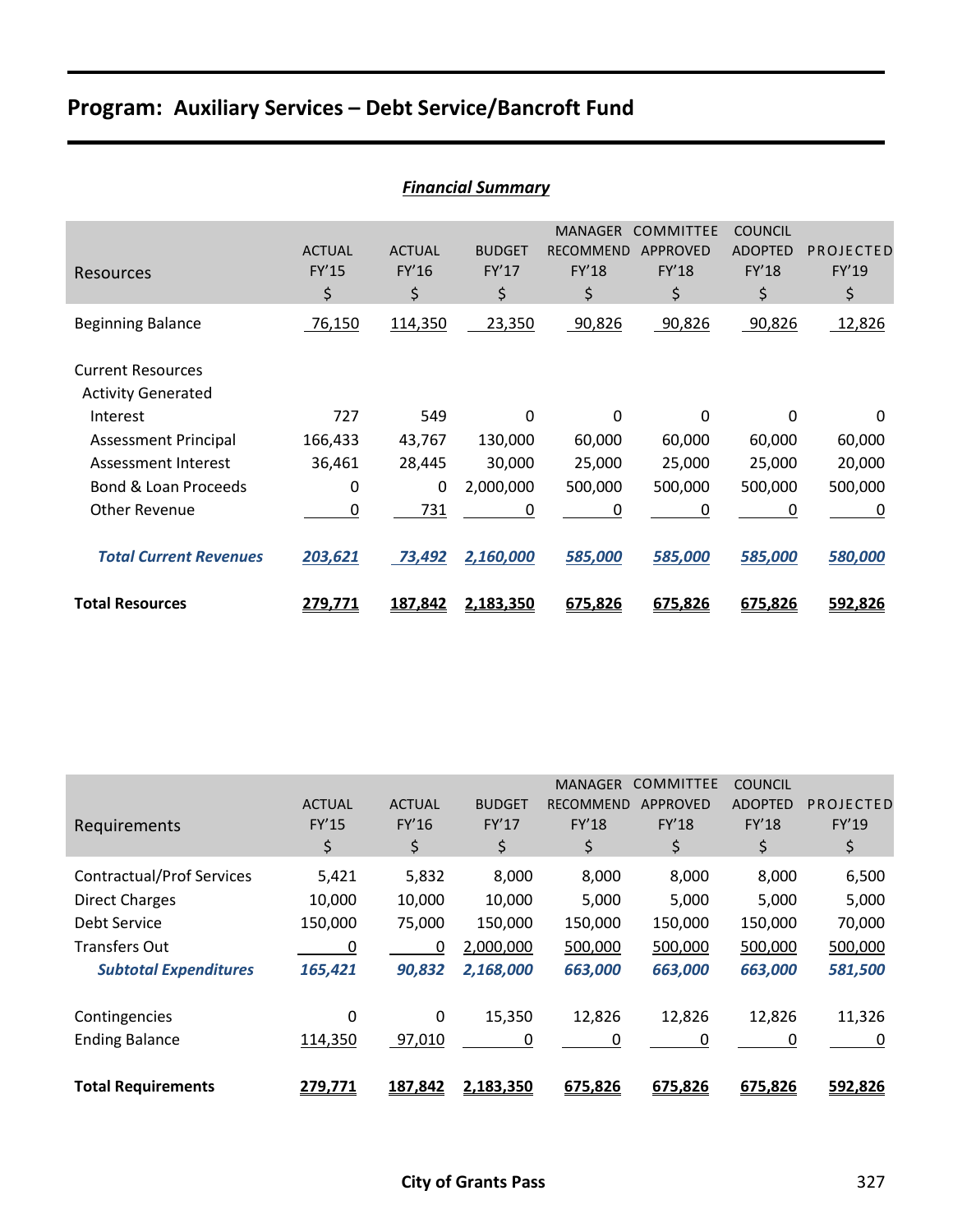# **Program: Auxiliary Services – Debt Service/General Obligation Bonds**

## *Services Delivered:*

This activity accounts for property tax collections levied and used to retire debt for bonds sold to construct two new fire and police facilities. These funds have been used to pay capital construction and improvement costs for a new fire/police station located on land owned by the City on East Park Street, a new fire/police station on land the City acquired on Leonard Road, a replacement for the condemned multistory tower used for fire/police training at the Hillcrest Fire Station, three fire trucks, road, water, and site improvements for the fire/police stations, and bond issuing costs. The voter approved bond was issued in a principal amount of \$9,875,000 and the annual levy is not expected to exceed .51/\$1000 assessed value.

#### *FY'18 Anticipated Accomplishments & Corresponding Council Goal - Strategic Plan Item:*

#### **Provide Cooperative, Shared Leadership Involving Council, Staff and Community**

#### **Objective 3: Ensure efficiency and effectiveness in City Operations**

 Make timely debt service payments to avoid late fees or penalties and ensuring City's credit rating and ability to borrow in the future.

The payments are to be made in June and December of each year with the expiration of payments in 2019. The levy rate for FY'17 was 0.3866/\$1000 assessed value and a rate of 0.3965/\$1000 is expected for FY'18.

#### *Budget Highlights:*

Debt repayments have been budgeted based upon an estimated debt schedule of twelve years. See the Appendix debt tables for a detailed schedule.

#### *FY'17 Activity Review:*

Tax collections and debt service payments followed the long-term schedule during the year.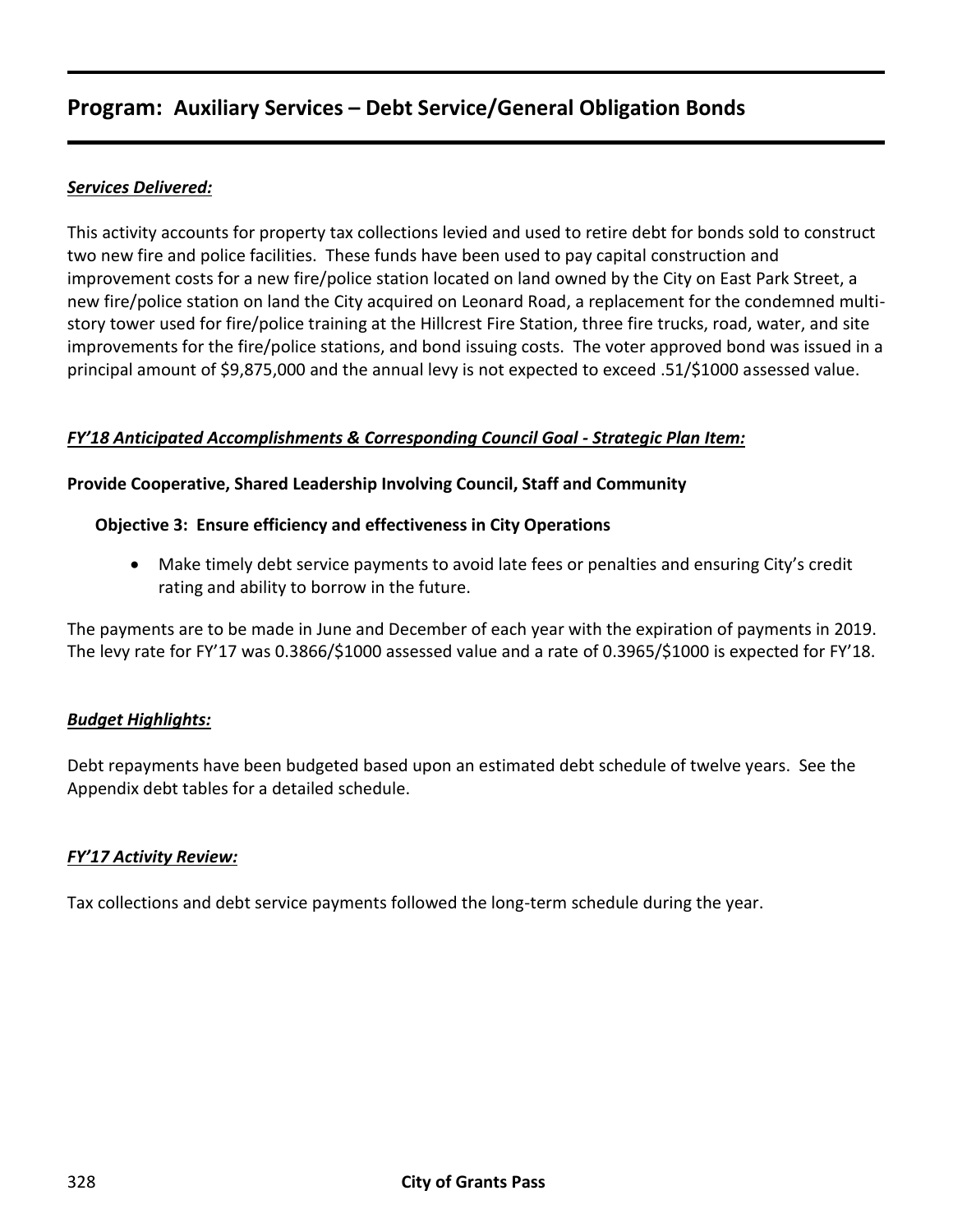# **Program: Auxiliary Services – Debt Service/General Obligation Bonds**

|                                                       | <b>Financial Summary</b>            |                              |                                     |                                                          |                                                           |                                                        |                          |  |  |  |
|-------------------------------------------------------|-------------------------------------|------------------------------|-------------------------------------|----------------------------------------------------------|-----------------------------------------------------------|--------------------------------------------------------|--------------------------|--|--|--|
| Resources                                             | <b>ACTUAL</b><br><b>FY'15</b><br>\$ | <b>ACTUAL</b><br>FY'16<br>\$ | <b>BUDGET</b><br><b>FY'17</b><br>\$ | <b>MANAGER</b><br><b>RECOMMEND</b><br><b>FY'18</b><br>\$ | <b>COMMITTEE</b><br><b>APPROVED</b><br><b>FY'18</b><br>\$ | <b>COUNCIL</b><br><b>ADOPTED</b><br><b>FY'18</b><br>\$ | PROJECTED<br>FY'19<br>\$ |  |  |  |
| <b>Beginning Balance</b>                              | 62,495                              | 56,894                       | 53,500                              | 54,000                                                   | 54,000                                                    | 54,000                                                 | 50,000                   |  |  |  |
| <b>Current Resources</b><br><b>Activity Generated</b> |                                     |                              |                                     |                                                          |                                                           |                                                        |                          |  |  |  |
| <b>Property Taxes</b>                                 | 1,062,136                           | 1,110,208                    | 1,129,100                           | 1,162,600                                                | 1,162,600                                                 | 1,162,600                                              | 772,800                  |  |  |  |
| Interest                                              | 3,463                               | 4,035                        | 2,500                               | 3,000                                                    | 3,000                                                     | 3,000                                                  | 3,000                    |  |  |  |
| <b>Total Current Revenues</b>                         | 1,065,599                           | 1,114,243                    | 1,131,600                           | 1,165,600                                                | 1,165,600                                                 | 1,165,600                                              | 775,800                  |  |  |  |
| <b>Total Resources</b>                                | 1,128,094                           | <u>1,171,137</u>             | 1,185,100                           | 1,219,600                                                | 1,219,600                                                 | <u>1,219,600</u>                                       | 825,800                  |  |  |  |

| Requirements                                 | <b>ACTUAL</b><br><b>FY'15</b><br>\$ | <b>ACTUAL</b><br>FY'16<br>\$ | <b>BUDGET</b><br>FY'17<br>\$ | <b>MANAGER</b><br><b>RECOMMEND</b><br><b>FY'18</b> | <b>COMMITTEE</b><br>APPROVED<br><b>FY'18</b> | <b>COUNCIL</b><br><b>ADOPTED</b><br><b>FY'18</b><br>\$ | PROJECTED<br>FY'19<br>\$ |
|----------------------------------------------|-------------------------------------|------------------------------|------------------------------|----------------------------------------------------|----------------------------------------------|--------------------------------------------------------|--------------------------|
| Debt Service<br><b>Subtotal Expenditures</b> | 1,071,200<br>1,071,200              | 1,101,600<br>1,101,600       | 1,135,100<br>1,135,100       | 1,169,600<br>1,169,600                             | 1,169,600<br>1,169,600                       | 1,169,600<br>1.169.600                                 | 800,800<br>800,800       |
| <b>Ending Balance</b>                        | 56,894                              | 69,537                       | 50,000                       | 50,000                                             | 50,000                                       | 50,000                                                 | 25,000                   |
| <b>Total Requirements</b>                    | 1,128,094                           | 1.171.137                    | 1,185,100                    | 1,219,600                                          | 1,219,600                                    | 1,219,600                                              | 825,800                  |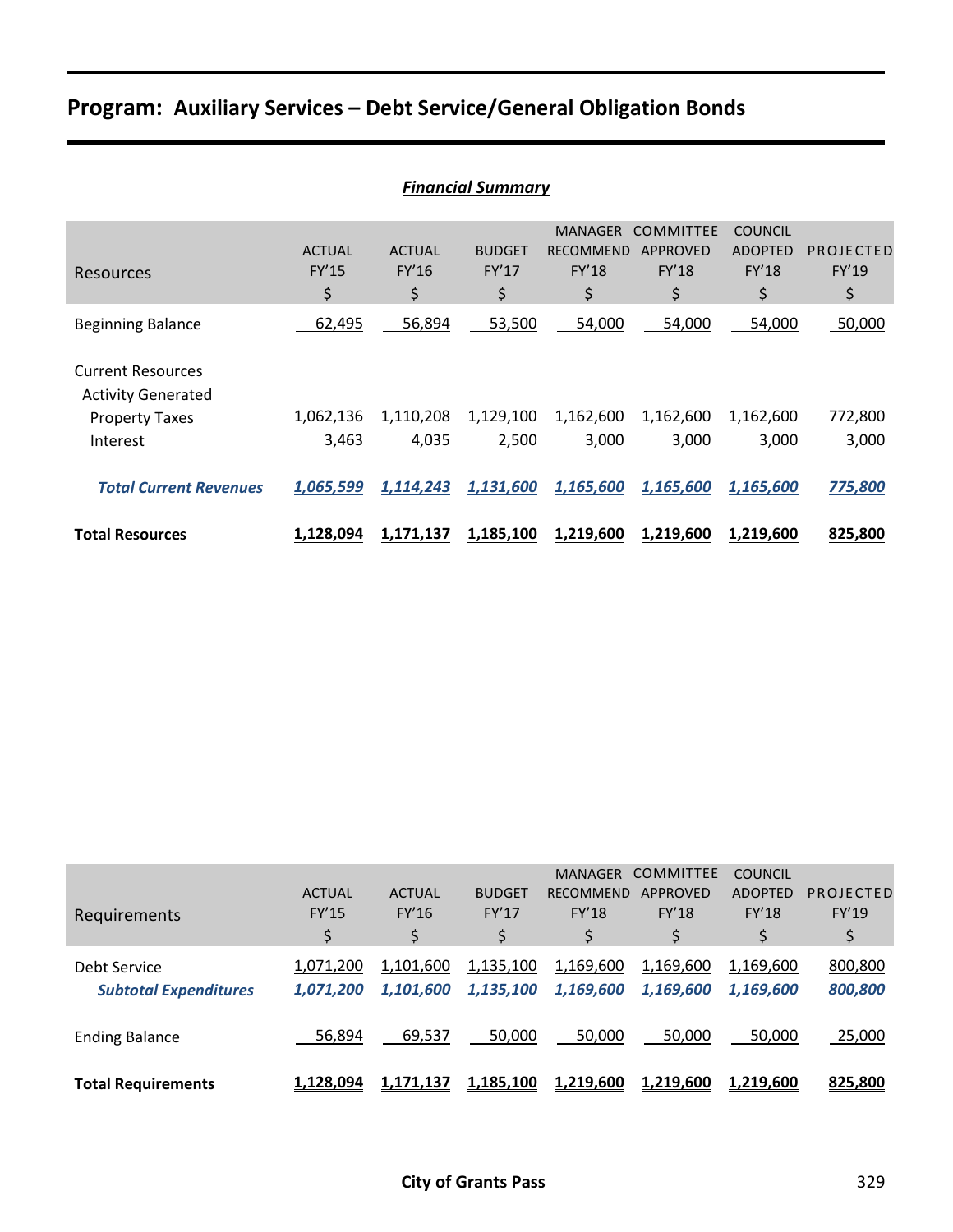# **Program: Auxiliary Services – Industrial and Downtown Loan Fund**

### *Services Delivered:*

This activity accounts for the industrial development and downtown building renovation loans made by the City and the repayment of those loans. The City utilizes a three-member loan review committee to provide professional loan review expertise and advisory services. This activity responds to the needs expressed through the application process and utilizes the loan funds to assist small businesses.

#### *FY'18 Anticipated Accomplishments & Corresponding Council Goal - Strategic Plan Item:*

#### **Encourage Economic Prosperity**

#### **Objective 1: Facilitate an environment to encourage business prosperity and economic opportunities**

- Utilize loan fund to continue downtown façade improvement grant at \$5,000 increments, and with low interest loans of \$50,000 for renovation.
- Other loans assist business with façade improvements and with approved infrastructure. Loan repayments become available for new downtown and/or industrial loans, grants for job creation, or other capital expenditures related to economic development.

#### *Budget Highlights:*

The carried forward balance and anticipated loan repayments will be available for new loans in FY'18. This year the City will work with Illinois Valley Community Development Organization (IVCDO) to administer the City's loan program.

#### *FY'17 Activity Review:*

No new loans were processed in FY'17.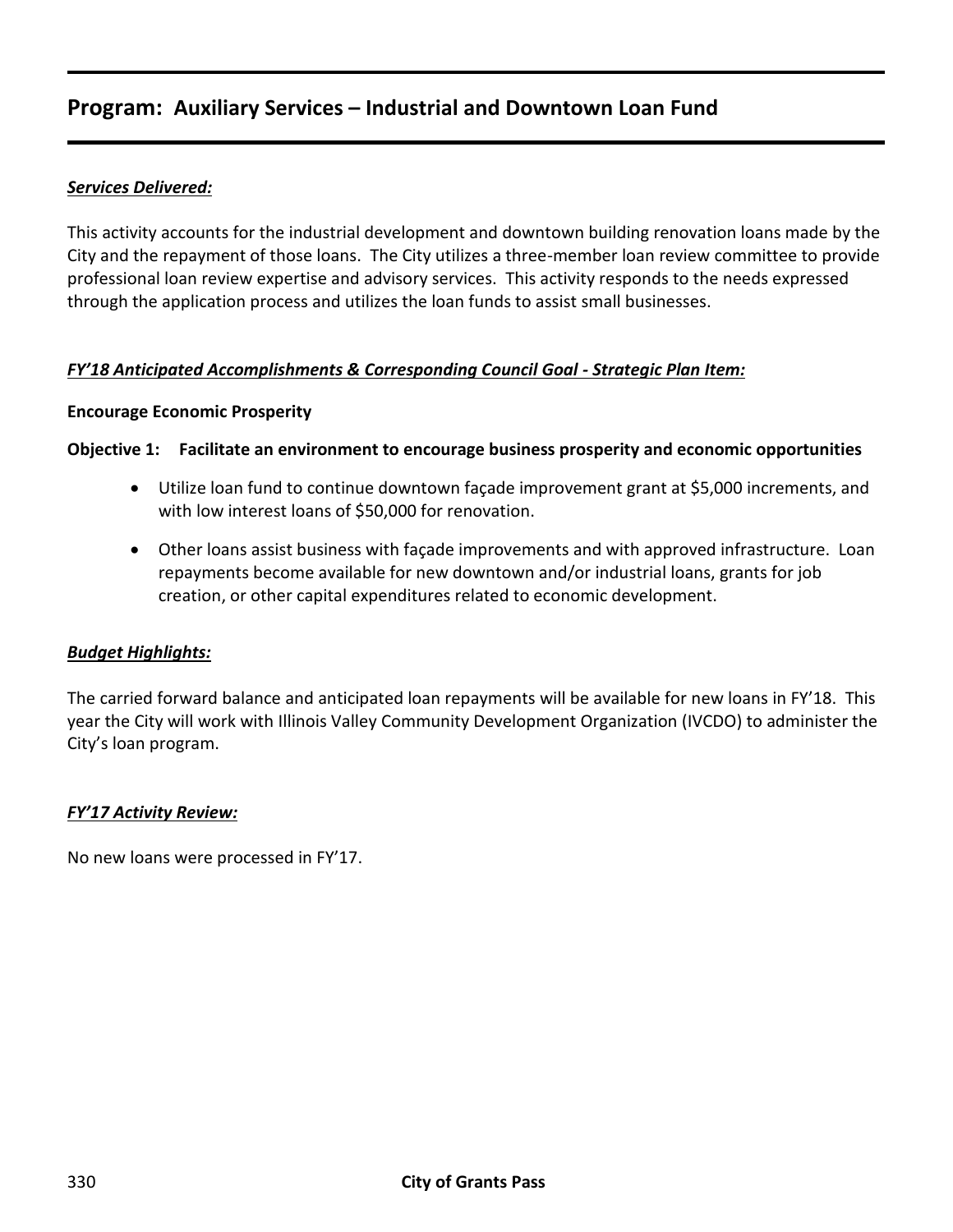# **Program: Auxiliary Services – Industrial and Downtown Loan Fund**

|                                                       | <b>Financial Summary</b>     |                              |                              |                                                          |                                                    |                                                        |                          |  |  |  |
|-------------------------------------------------------|------------------------------|------------------------------|------------------------------|----------------------------------------------------------|----------------------------------------------------|--------------------------------------------------------|--------------------------|--|--|--|
| Resources                                             | <b>ACTUAL</b><br>FY'15<br>\$ | <b>ACTUAL</b><br>FY'16<br>\$ | <b>BUDGET</b><br>FY'17<br>\$ | <b>MANAGER</b><br><b>RECOMMEND</b><br><b>FY'18</b><br>\$ | <b>COMMITTEE</b><br>APPROVED<br><b>FY'18</b><br>\$ | <b>COUNCIL</b><br><b>ADOPTED</b><br><b>FY'18</b><br>\$ | PROJECTED<br>FY'19<br>\$ |  |  |  |
| <b>Beginning Balance</b>                              | 928,851                      | 937,153                      | 939,000                      | 952,000                                                  | 952,000                                            | 952,000                                                | 526,600                  |  |  |  |
| <b>Current Resources</b><br><b>Activity Generated</b> |                              |                              |                              |                                                          |                                                    |                                                        |                          |  |  |  |
| Interest                                              | 6,635                        | 7,938                        | 5,500                        | 10,000                                                   | 10,000                                             | 10,000                                                 | 7,000                    |  |  |  |
| Loan Repayments                                       | 6,667                        | 4,508                        | 4,600                        | 4,600                                                    | 4,600                                              | 4,600                                                  | 4,600                    |  |  |  |
| <b>Total Current Revenues</b>                         | 13,302                       | 12,446                       | 10,100                       | 14,600                                                   | 14,600                                             | 14,600                                                 | 11,600                   |  |  |  |
| <b>Total Resources</b>                                | 942,153                      | 949,599                      | 949,100                      | 966,600                                                  | 966,600                                            | 966,600                                                | 538,200                  |  |  |  |

| Requirements                     | <b>ACTUAL</b><br><b>FY'15</b><br>\$ | <b>ACTUAL</b><br>FY'16<br>\$ | <b>BUDGET</b><br>FY'17<br>\$ | <b>MANAGER</b><br><b>RECOMMEND</b><br><b>FY'18</b><br>\$ | <b>COMMITTEE</b><br><b>APPROVED</b><br><b>FY'18</b><br>\$ | <b>COUNCIL</b><br><b>ADOPTED</b><br><b>FY'18</b><br>\$ | PROJECTED<br>FY'19<br>\$ |
|----------------------------------|-------------------------------------|------------------------------|------------------------------|----------------------------------------------------------|-----------------------------------------------------------|--------------------------------------------------------|--------------------------|
| <b>Contractual/Prof Services</b> | 0                                   | 0                            | 475,000                      | 440,000                                                  | 440.000                                                   | 440,000                                                | 440,000                  |
| <b>Transfers Out</b>             | 5,000                               | 5,000                        | 0                            | 0                                                        | 0                                                         | 0                                                      | 0                        |
| <b>Subtotal Expenditures</b>     | 5,000                               | 5,000                        | 475,000                      | 440,000                                                  | 440,000                                                   | 440,000                                                | 440,000                  |
| Contingencies                    | 0                                   | 0                            | 474,100                      | 526,600                                                  | 526,600                                                   | 526,600                                                | 98,200                   |
| <b>Ending Balance</b>            | 937,153                             | 944,599                      | 0                            | 0                                                        | 0                                                         | 0                                                      | 0                        |
| <b>Total Requirements</b>        | 942,153                             | 949,599                      | 949,100                      | 966,600                                                  | 966,600                                                   | 966,600                                                | 538,200                  |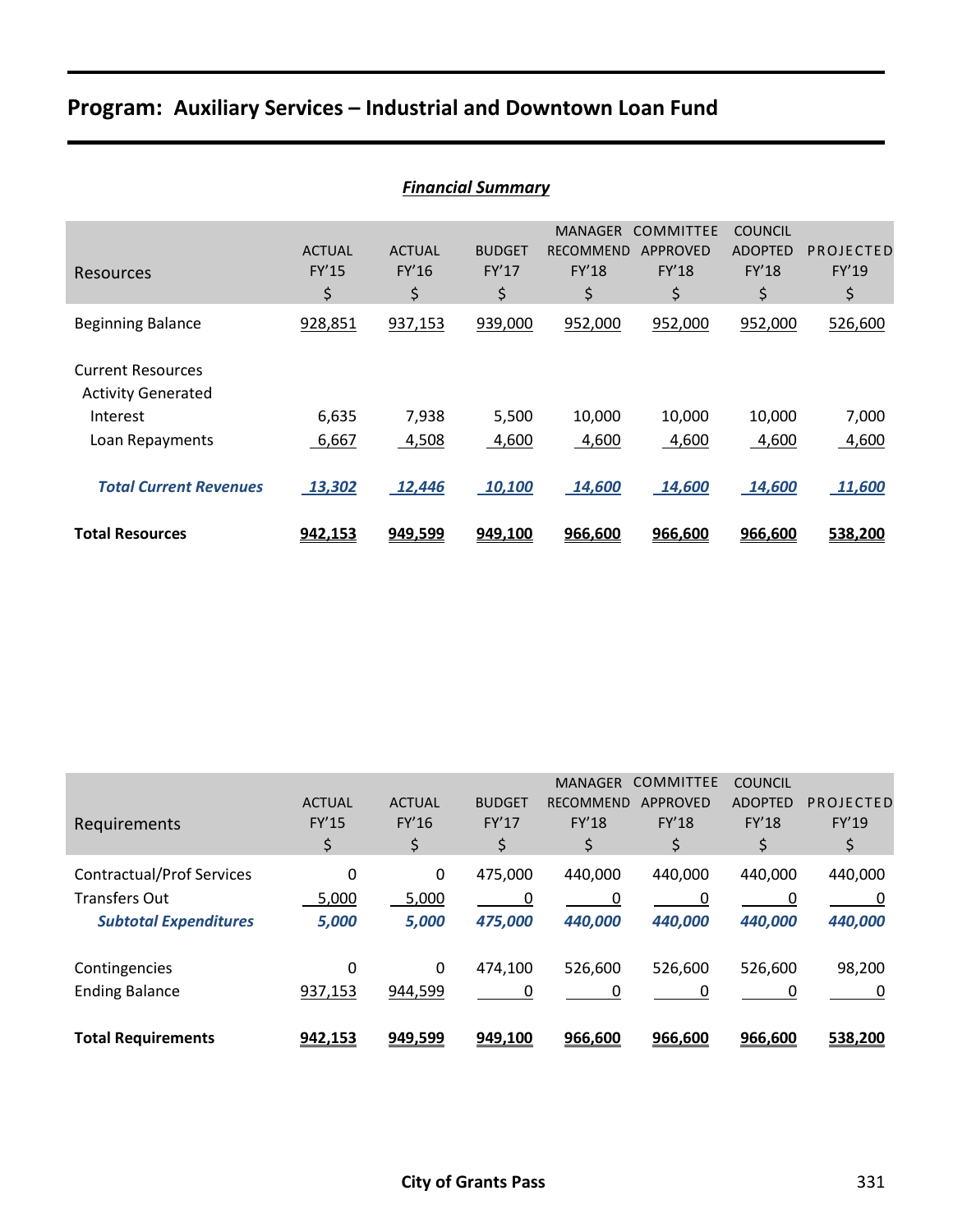# **Program: Auxiliary Services – Community Development Block Grant Fund**

#### *Services Delivered:*

This activity accounts for the receipt and disbursement of funds received through the Community Development Block Grant Program. Several of the City's prior grants were for the purpose of making low or no interest housing rehabilitation loans. The repayments from these loans are also accounted for in this fund.

#### *FY'18 Anticipated Accomplishments & Corresponding Council Goal - Strategic Plan Item:*

#### **Encourage Economic Prosperity**

#### **Objective 1: Facilitate an environment to encourage business prosperity and economic opportunities**

- Prepare a funding package to resolve sewer issues in Spalding Park.
- Partner to develop incubator facilities.
- Continue work identified in the Community Block Grant Consolidated Plan.

#### *Budget Highlights:*

The FY'18 budget reflects the loan activity on the low or no interest housing rehabilitation loans. The City budgets for the maximum potential resources from traditional CDBG resources and the potential to use those resources. The City has been authorized to be recognized as an "Entitlement City". Annual resources will be dedicated directly to the City, and the responsibility for appropriate use and management of those resources, will be the City's. The Consolidated Plan was completed and Council adopts action activities annually.

#### *FY'17 Activity Review:*

The City issued two building renovation and façade grants for work in the Downtown core.

This year the fund provided approximately \$100,000 for the grant program.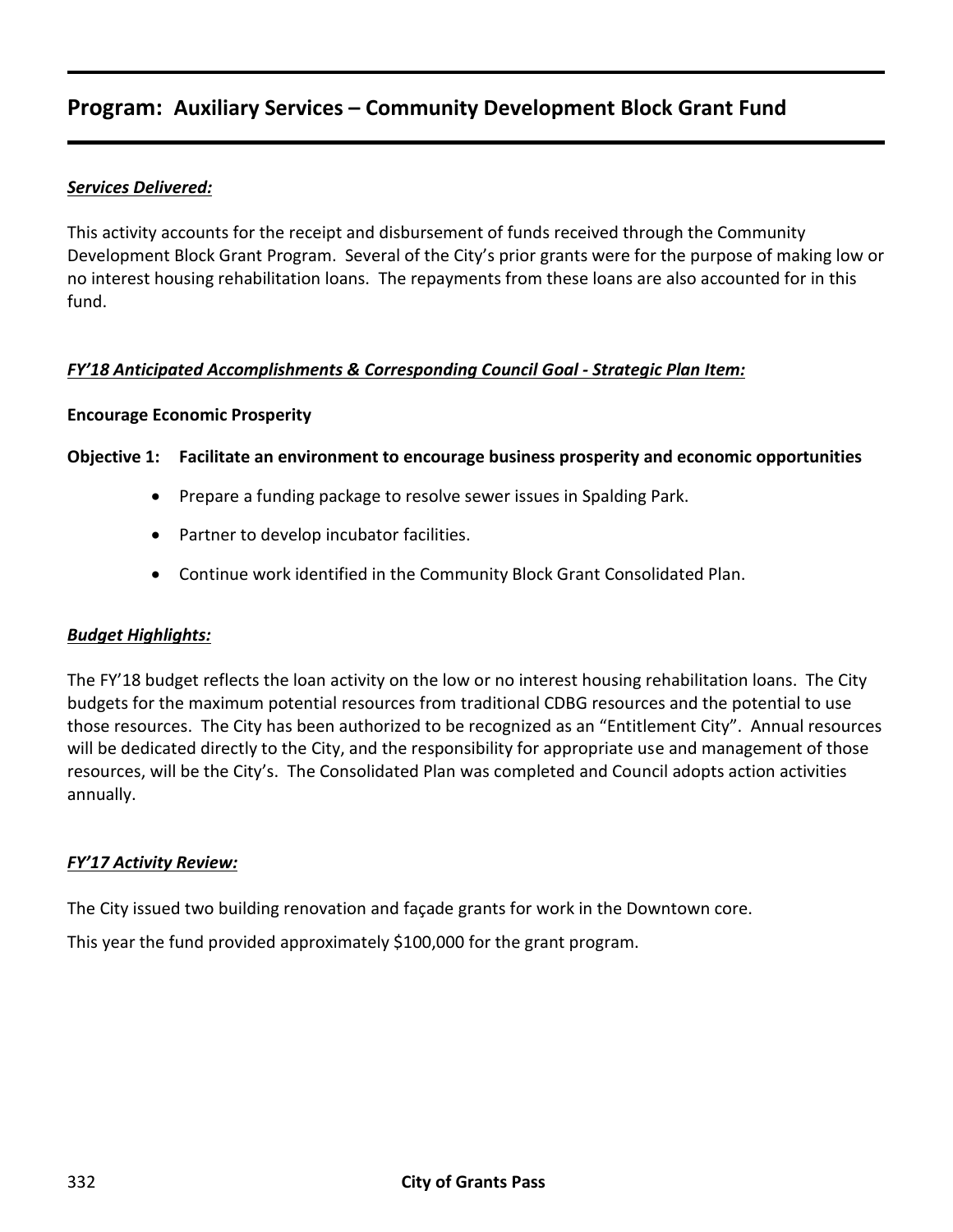# **Program: Auxiliary Services – Community Development Block Grant Fund**

|                                                       | <b>Financial Summary</b>     |                              |                              |                                                          |                                                    |                                                 |                          |  |  |  |
|-------------------------------------------------------|------------------------------|------------------------------|------------------------------|----------------------------------------------------------|----------------------------------------------------|-------------------------------------------------|--------------------------|--|--|--|
| Resources                                             | <b>ACTUAL</b><br>FY'15<br>\$ | <b>ACTUAL</b><br>FY'16<br>\$ | <b>BUDGET</b><br>FY'17<br>\$ | <b>MANAGER</b><br><b>RECOMMEND</b><br><b>FY'18</b><br>\$ | <b>COMMITTEE</b><br><b>APPROVED</b><br>FY'18<br>\$ | <b>COUNCIL</b><br><b>ADOPTED</b><br>FY'18<br>\$ | PROJECTED<br>FY'19<br>\$ |  |  |  |
| <b>Beginning Balance</b>                              | 440,147                      | 205,562                      | 0                            | 105,000                                                  | 105,000                                            | 105,000                                         | 6,000                    |  |  |  |
| <b>Current Resources</b><br><b>Activity Generated</b> |                              |                              |                              |                                                          |                                                    |                                                 |                          |  |  |  |
| <b>CD Block Grant</b>                                 | 32,701                       | 2,299                        | 400,000                      | 400,000                                                  | 400,000                                            | 400,000                                         | 400,000                  |  |  |  |
| Interest                                              | 23,866                       | 4,162                        | 0                            | 1,000                                                    | 1,000                                              | 1,000                                           | 1,000                    |  |  |  |
| Loan Repayments                                       | 14,424                       | 14,502                       | 0                            | 0                                                        | 0                                                  | 0                                               | 0                        |  |  |  |
| <b>Total Current Revenues</b>                         | 70,991                       | 20,963                       | 400,000                      | 401,000                                                  | 401,000                                            | 401,000                                         | 401,000                  |  |  |  |
| <b>Total Resources</b>                                | 511,138                      | 226,525                      | 400,000                      | 506,000                                                  | 506,000                                            | 506,000                                         | 407,000                  |  |  |  |

| Requirements                                                                             | <b>ACTUAL</b><br>FY'15<br>\$ | <b>ACTUAL</b><br>FY'16<br>\$ | <b>BUDGET</b><br>FY'17<br>\$ | <b>MANAGER</b><br><b>RECOMMEND</b><br><b>FY'18</b><br>\$ | <b>COMMITTEE</b><br><b>APPROVED</b><br><b>FY'18</b><br>\$ | <b>COUNCIL</b><br><b>ADOPTED</b><br><b>FY'18</b><br>\$ | PROJECTED<br>FY'19<br>\$ |
|------------------------------------------------------------------------------------------|------------------------------|------------------------------|------------------------------|----------------------------------------------------------|-----------------------------------------------------------|--------------------------------------------------------|--------------------------|
| <b>Contractual/Prof Services</b><br><b>Transfers Out</b><br><b>Subtotal Expenditures</b> | 55,576<br>250,000<br>305,576 | 17,587<br>195,497<br>213,084 | 400,000<br>0<br>400,000      | 500,000<br>0<br>500,000                                  | 500,000<br>0<br>500,000                                   | 500,000<br>0<br>500,000                                | 400,000<br>0<br>400,000  |
| Contingencies<br><b>Ending Balance</b>                                                   | 0<br>205,562                 | 0<br>13,441                  | 0<br>0                       | 6,000<br>0                                               | 6,000<br>0                                                | 6,000<br>0                                             | 7,000<br>0               |
| <b>Total Requirements</b>                                                                | 511,138                      | 226,525                      | 400,000                      | 506,000                                                  | 506,000                                                   | 506,000                                                | 407,000                  |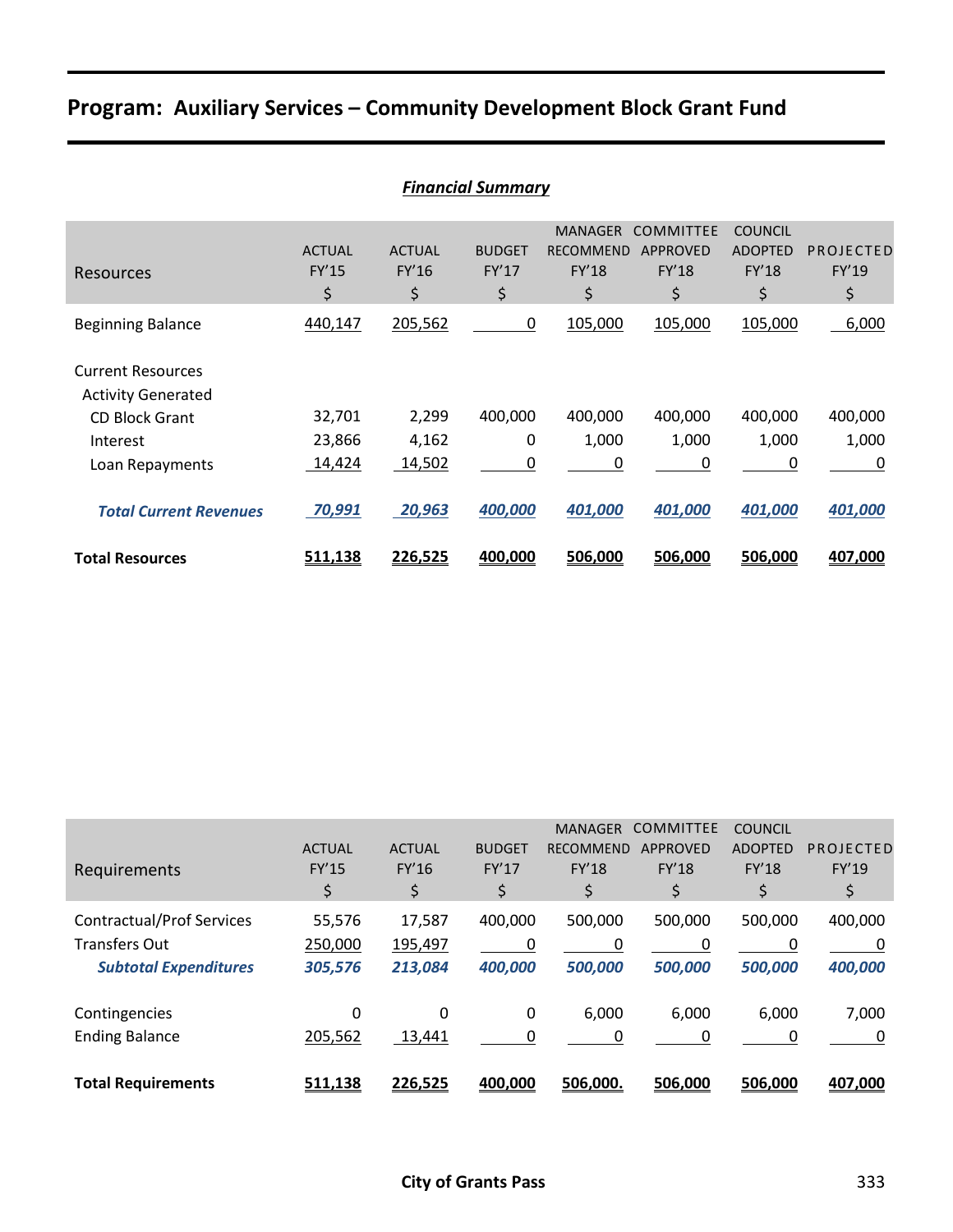# **Program: Auxiliary Services – Environmental Waste Fees Fund**

## *Services Delivered:*

The Solid Waste Franchise Agreements with Republic Services, Inc. (formerly Allied Waste) and Southern Oregon Sanitation provide for an Environmental Program Fee (EPF) to be charged for each ton of refuse collected by the haulers and at the Transfer Station and paid to the City. This EPF is held in a separate account and must be used for environmental cleanups at solid waste sites and other solid waste program activities. Josephine County has implemented a similar EPF paid by the haulers, to the County.

The City and County formed an intergovernmental Solid Waste Agency in order to coordinate the expenditures of the EPF funds for cleanup sites and other solid waste programs throughout the City and County. The monies recorded by the City are passed through to the Josephine County/City of Grants Pass Solid Waste Agency.

#### *FY'18 Anticipated Accomplishments & Corresponding Council Goal - Strategic Plan Item:*

#### **Provide Cooperative, Shared Leadership Involving Council, Staff and Community**

#### **Objective 3: Ensure efficiency and effectiveness in City Operations**

• Provide timely and accurate disbursement of solid waste fees to the Solid Waste Agency.

#### *Budget Highlights:*

Expenditures represent an estimated \$361,000 in EPF fees to be passed through to the Solid Waste Agency.

#### *FY'17 Activity Review:*

All EPF fees received due at June 30, 2017 and received by August 31, 2017 will be transferred to the Solid Waste Agency.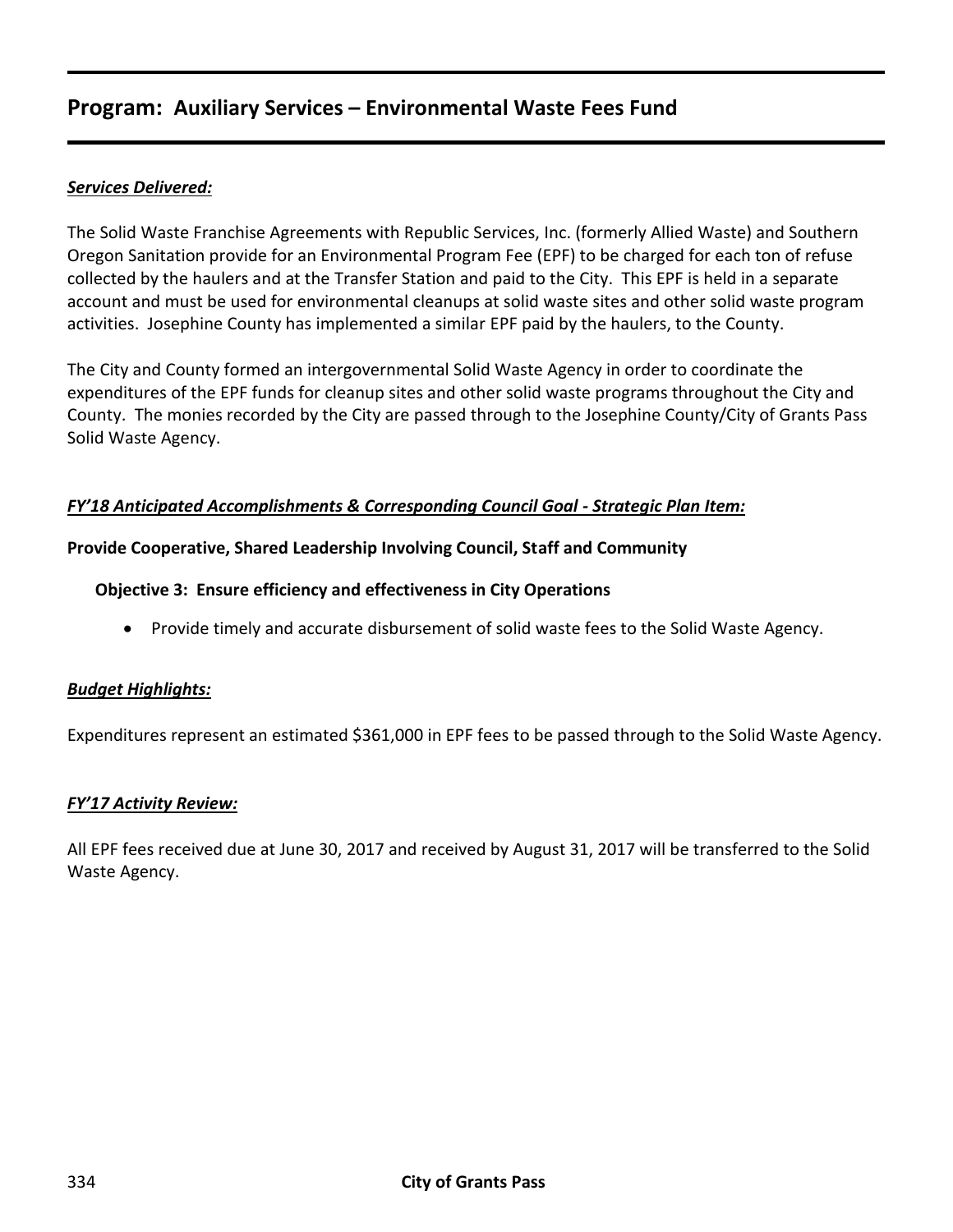# **Program: Auxiliary Services – Environmental Waste Fees Fund**

| <b>Financial Summary</b>                              |                              |                              |                              |                                                          |                                             |                                                 |                          |  |
|-------------------------------------------------------|------------------------------|------------------------------|------------------------------|----------------------------------------------------------|---------------------------------------------|-------------------------------------------------|--------------------------|--|
| Resources                                             | <b>ACTUAL</b><br>FY'15<br>\$ | <b>ACTUAL</b><br>FY'16<br>\$ | <b>BUDGET</b><br>FY'17<br>\$ | <b>MANAGER</b><br><b>RECOMMEND</b><br><b>FY'18</b><br>\$ | <b>COMMITTEE</b><br>APPROVED<br>FY'18<br>\$ | <b>COUNCIL</b><br><b>ADOPTED</b><br>FY'18<br>\$ | PROJECTED<br>FY'19<br>\$ |  |
| <b>Beginning Balance</b>                              | 12,280                       | 12,280                       | 63,126                       | 0                                                        | 0                                           | 0                                               | 0                        |  |
| <b>Current Resources</b><br><b>Activity Generated</b> |                              |                              |                              |                                                          |                                             |                                                 |                          |  |
| Landfill Fees                                         | 294,549                      | 331,846                      | 339,924                      | 361,000                                                  | 361,000                                     | 361,000                                         | 361,000                  |  |
| <b>Total Current Revenues</b>                         | 294,549                      | 331,846                      | 339,924                      | 361,000                                                  | 361,000                                     | 361,000                                         | 361,000                  |  |
| <b>Total Resources</b>                                | 306,829                      | 344,126                      | 403,050                      | 361,000                                                  | 361,000                                     | 361,000                                         | 361,000                  |  |

|                                  |               |               |               | <b>MANAGER</b>   | <b>COMMITTEE</b> | <b>COUNCIL</b> |           |
|----------------------------------|---------------|---------------|---------------|------------------|------------------|----------------|-----------|
|                                  | <b>ACTUAL</b> | <b>ACTUAL</b> | <b>BUDGET</b> | <b>RECOMMEND</b> | APPROVED         | <b>ADOPTED</b> | PROJECTED |
| Requirements                     | FY'15         | FY'16         | FY'17         | <b>FY'18</b>     | FY'18            | <b>FY'18</b>   | FY'19     |
|                                  | \$            | \$            | \$            | \$               | \$               | \$             | \$        |
| <b>Contractual/Prof Services</b> | 294,549       | 281,000       | 403,050       | 361,000          | 361,000          | 361,000        | 361,000   |
| <b>Subtotal Expenditures</b>     | 294,549       | 281,000       | 403,050       | 361,000          | 361,000          | 361,000        | 361,000   |
|                                  |               |               |               |                  |                  |                |           |
| <b>Ending Balance</b>            | 12,280        | 63,126        | $\Omega$      |                  | $\Omega$         | $\Omega$       |           |
|                                  |               |               |               |                  |                  |                |           |
| <b>Total Requirements</b>        | 306,829       | 344,126       | 403,050       | 361,000          | 361,000          | 361,000        | 361,000   |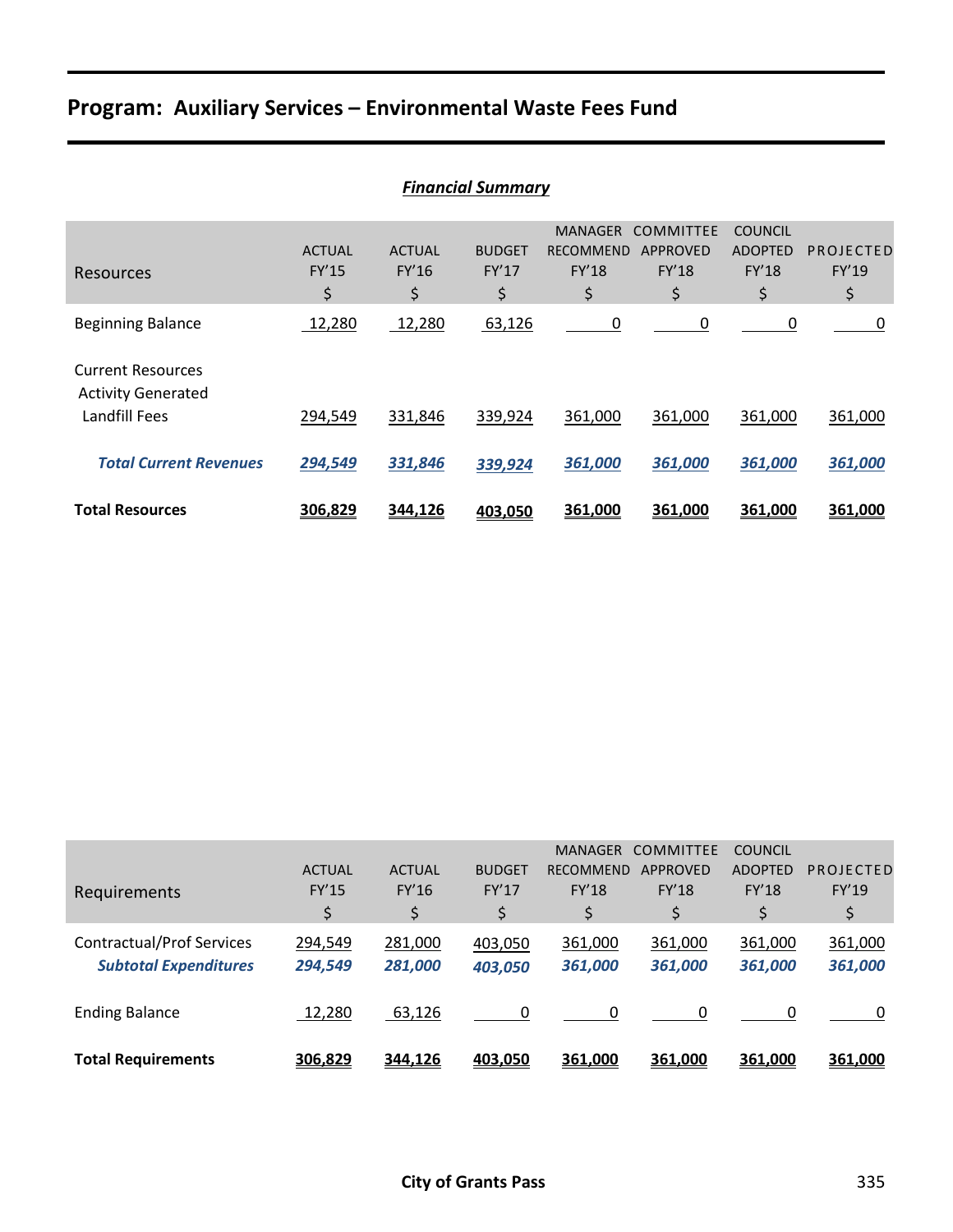# **Program: Auxiliary Services – Agency Fund**

## *Services Delivered:*

This activity accounts for funds on deposit with the City for future application, and includes prepayments and general deposits. Receipts for this activity are dependent entirely on the amount of funds placed into trust from various City operations. All funds on deposit are held in liability accounts in the Agency Fund. Investment interest, investment expenditures on deferred development agreement deposits (DDAs), and direct charges remain as budgeted items in the Agency Fund.

#### *FY'18 Anticipated Accomplishments & Corresponding Council Goal - Strategic Plan Item:*

#### **Provide Cooperative, Shared Leadership Involving Council, Staff and Community**

#### **Objective 3: Ensure efficiency and effectiveness in City Operations**

- Account for and reconcile all funds entrusted to the City of Grants Pass.
- Provide timely reimbursements for advanced finance funds received.

#### *Budget Highlights:*

Primary expenditures in this fund provide for payout of interest when refunding trust deposits and the payment of direct charges to Finance for oversight of the fund.

#### *FY'17 Activity Review:*

All funds were accounted for during the FY'16 audit and there were no outstanding refunds due. During FY'17 the City Council implemented a change to how DDAs will be handled. The City will begin processing the DDAs on file and converting them to the new system which will reduce interest revenue and expense in this activity in future years.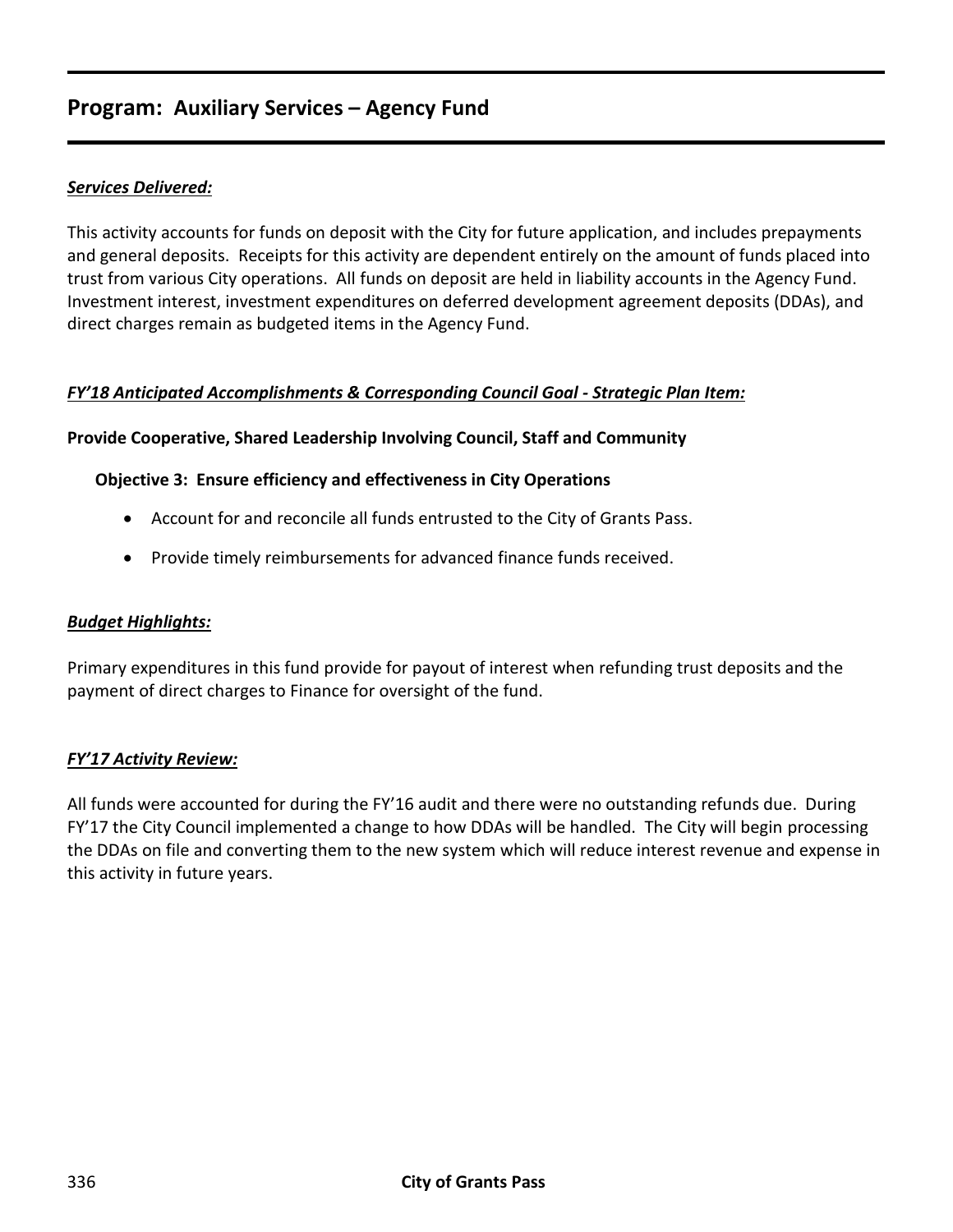# **Program: Auxiliary Services – Agency Fund**

| <b>Financial Summary</b>                                          |                                     |                              |                              |                                                          |                                                    |                                                        |                          |
|-------------------------------------------------------------------|-------------------------------------|------------------------------|------------------------------|----------------------------------------------------------|----------------------------------------------------|--------------------------------------------------------|--------------------------|
| Resources                                                         | <b>ACTUAL</b><br><b>FY'15</b><br>\$ | <b>ACTUAL</b><br>FY'16<br>\$ | <b>BUDGET</b><br>FY'17<br>\$ | <b>MANAGER</b><br><b>RECOMMEND</b><br><b>FY'18</b><br>\$ | <b>COMMITTEE</b><br>APPROVED<br><b>FY'18</b><br>\$ | <b>COUNCIL</b><br><b>ADOPTED</b><br><b>FY'18</b><br>\$ | PROJECTED<br>FY'19<br>\$ |
| <b>Beginning Balance</b>                                          | 186,818                             | 184,290                      | 203,790                      | 205,065                                                  | 205,065                                            | 205,065                                                | 194,865                  |
| <b>Current Resources</b><br><b>Activity Generated</b><br>Interest | 9,972                               | 17,466                       | 22,000                       | 27,300                                                   | 27,300                                             | 27,300                                                 | 27,300                   |
| <b>Total Current Revenues</b>                                     | 9,972                               | 17,466                       | 22,000                       | 27,300                                                   | 27,300                                             | 27,300                                                 | 27,300                   |
| <b>Total Resources</b>                                            | 196,790                             | 201,756                      | 225,790                      | 232,365                                                  | 232,365                                            | 232,365                                                | 222,165                  |

|                                  |               |               |               | <b>MANAGER</b> | <b>COMMITTEE</b> | <b>COUNCIL</b> |           |
|----------------------------------|---------------|---------------|---------------|----------------|------------------|----------------|-----------|
|                                  | <b>ACTUAL</b> | <b>ACTUAL</b> | <b>BUDGET</b> | RECOMMEND      | <b>APPROVED</b>  | <b>ADOPTED</b> | PROJECTED |
| Requirements                     | <b>FY'15</b>  | FY'16         | FY'17         | <b>FY'18</b>   | <b>FY'18</b>     | FY'18          | FY'19     |
|                                  | \$            | \$            | \$            | \$             | \$               | \$             | \$        |
| <b>Contractual/Prof Services</b> | 0             | 0             | 25,000        | 25,000         | 25,000           | 25,000         | 25,000    |
| <b>Direct Charges</b>            | 12,500        | 11,458        | 12,500        | 12,500         | 12,500           | 12,500         | 12,500    |
| <b>Subtotal Expenditures</b>     | 12,500        | 11,458        | 37,500        | 37,500         | 37,500           | 37,500         | 37,500    |
| <b>Ending Balance</b>            | 184,290       | 190,298       | 188,290       | 194,865        | 194,865          | 194,865        | 184,665   |
| <b>Total Requirements</b>        | 196,790       | 201,756       | 225,790       | 232,365        | 232,365          | 232,365        | 222,165   |